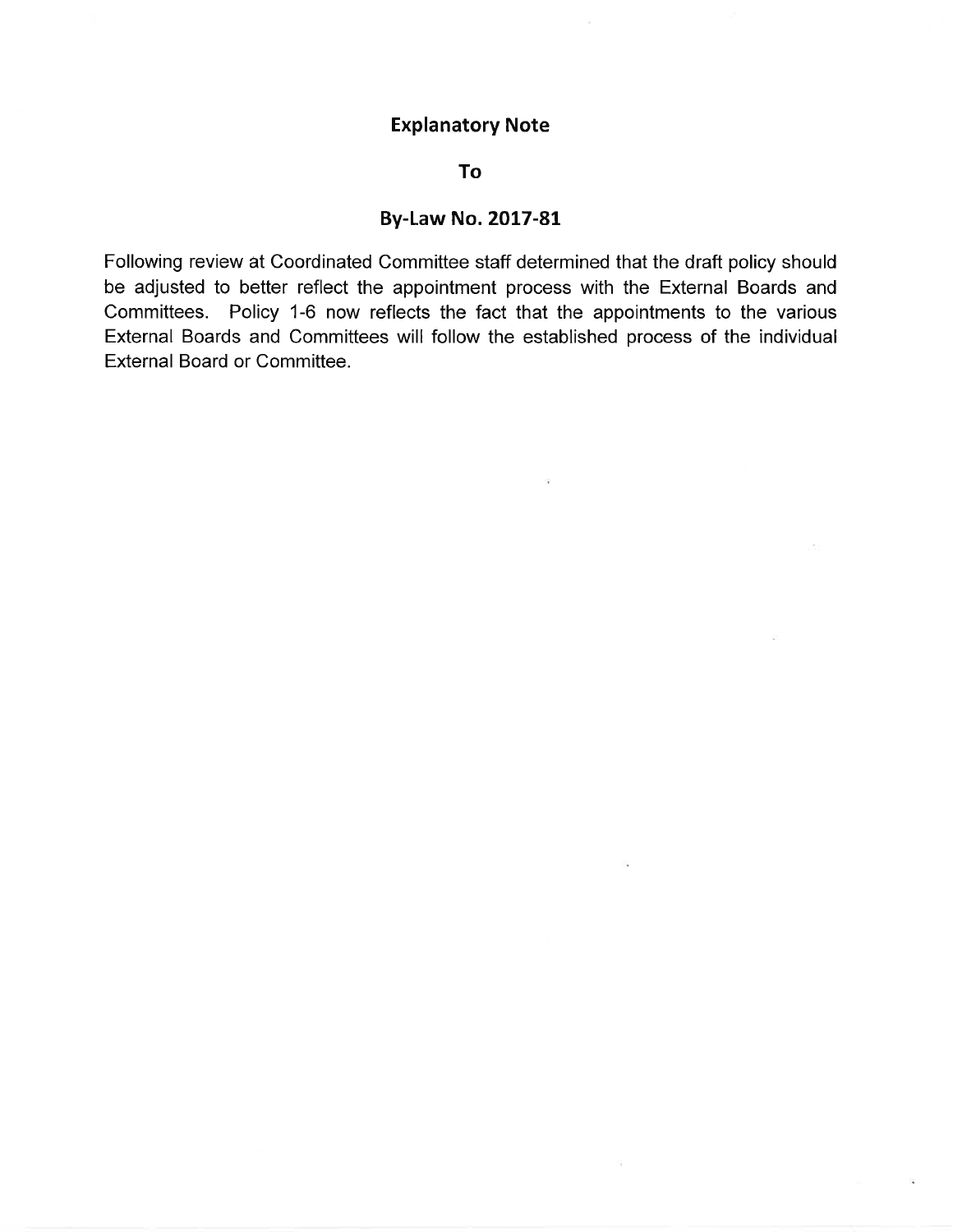## THE CORPORATION OF THE TOWN OF WASAGA BEACH

#### BY-LAW 2017-81

#### A By-law to adopt a policy for the public appointments by Council to Advisory Committees, Local Boards and External Boards and Committees and to repeal By-law 2011-25

WHEREAS pursuant to Section 9 of the *Municipal Act*, 2001, a municipality has the capacity, rights, powers and privileges of a natural person for the purpose of exercising its authority under this or any other Act;

AND WHEREAS pursuant to Section 8. (1) of the *Municipal Act*, 2001, the powers of a municipality under this or any other Act shall be interpreted broadly so as to confer broad authority on the municipality to enable the municipality to govern its affairs as it considers appropriate and to enhance the municipality's ability to respond to municipal issues;

AND WHEREAS the Council of the Town of Wasaga Beach deems it advisable to adopt a policy for the Public Appointments by Council to Advisory Committees, Local Boards and External Boards and Committees;

#### NOW THEREFORE THE COUNCIL OF THE CORPORATION OF THE TOWN OF WASAGA BEACH HEREBY ENACTS AS FOLLOWS:

- 1. That Schedule "4" attached hereto forms part of this by-law being the Policy for Public Appointments by Council to Advisory Committees, Local Boards and External Boards and Committees.
- 2. That By-law 2011-25 is hereby repealed.
- 3. That this By-Law shall come into force and effect on the final passage thereof.

BY.LAW READ A FIRST, SECOND AND THIRD TIME AND FINALLY PASSED THIS 26<sup>th</sup> DAY OF SEPTEMBER, 2017.

Brian Smith, Mayor

Andrea Fav.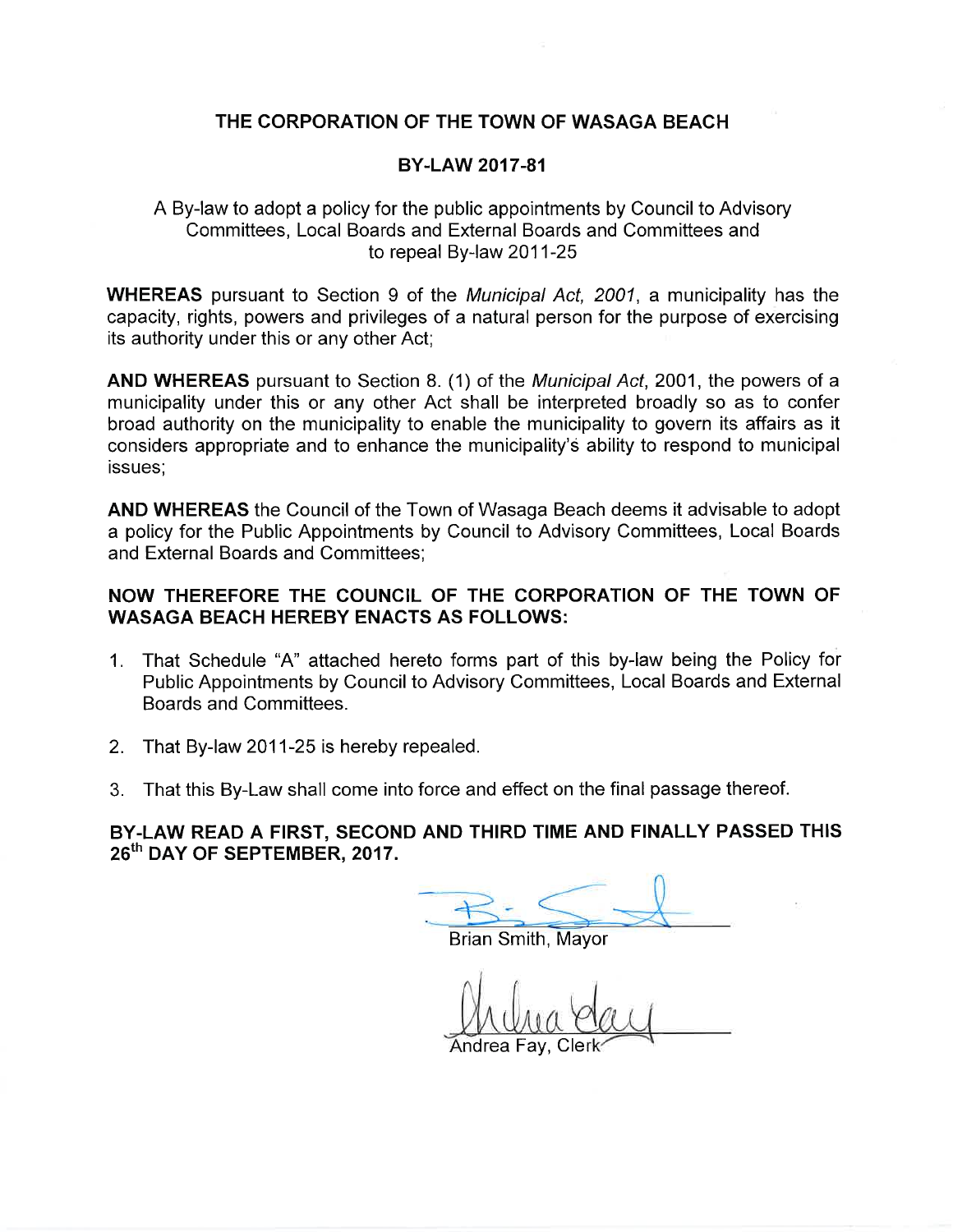Schedule "A" to By-law 2017-XX



## THE CORPORATION OF THE TOWN OF WASAGA BEACH

POLICY MANUAL

| <b>SECTION NAME:</b>                                                                                                | <b>POLICY NUMBER:</b>                    |
|---------------------------------------------------------------------------------------------------------------------|------------------------------------------|
| Council<br><b>POLICY:</b>                                                                                           | $1 - 6$<br><b>REVIEW DATE:</b>           |
| Public Appointments by Council to Advisory<br>Committees, Local Boards and External<br><b>Boards and Committees</b> | September 2021                           |
| <b>EFFECTIVE DATE:</b>                                                                                              | <b>REVISIONS:</b>                        |
| September 26, 2017                                                                                                  |                                          |
| <b>ADOPTED BY BY-LAW:</b>                                                                                           | <b>ADMINISTERED BY:</b>                  |
| By-Law 2017-81                                                                                                      | Director of Legislative Services & Clerk |

## PURPOSE

The Corporation of the Town of Wasaga Beach (The Town) is committed to appointing members of the public to Advisory Committees, Local Boards and External Boards and Committees as required by statute or initiative, in a consistent, open manner allowing all residents and property owners to apply if interested in the opportunity.

## **POLICY**

It shall be the policy of the Town that public appointments to all of Council's Advisory Committees and Local Boards, unless stated as part of a statute, by-law, regulation, constitution, or stipulated otherwise, shall generally be on the basis of public advertisement inviting applicants from residents or property owners for the appointments to be submitted to the Director of Legislative Services & Clerk's Department for processing and subsequent recommendation by the Mayor to Council for approval.

## 1. DEFINITIONS

1.1 "Ad Hoc Committee" means a Committee that is established for a short term to accomplish a specific purpose and then dissolved.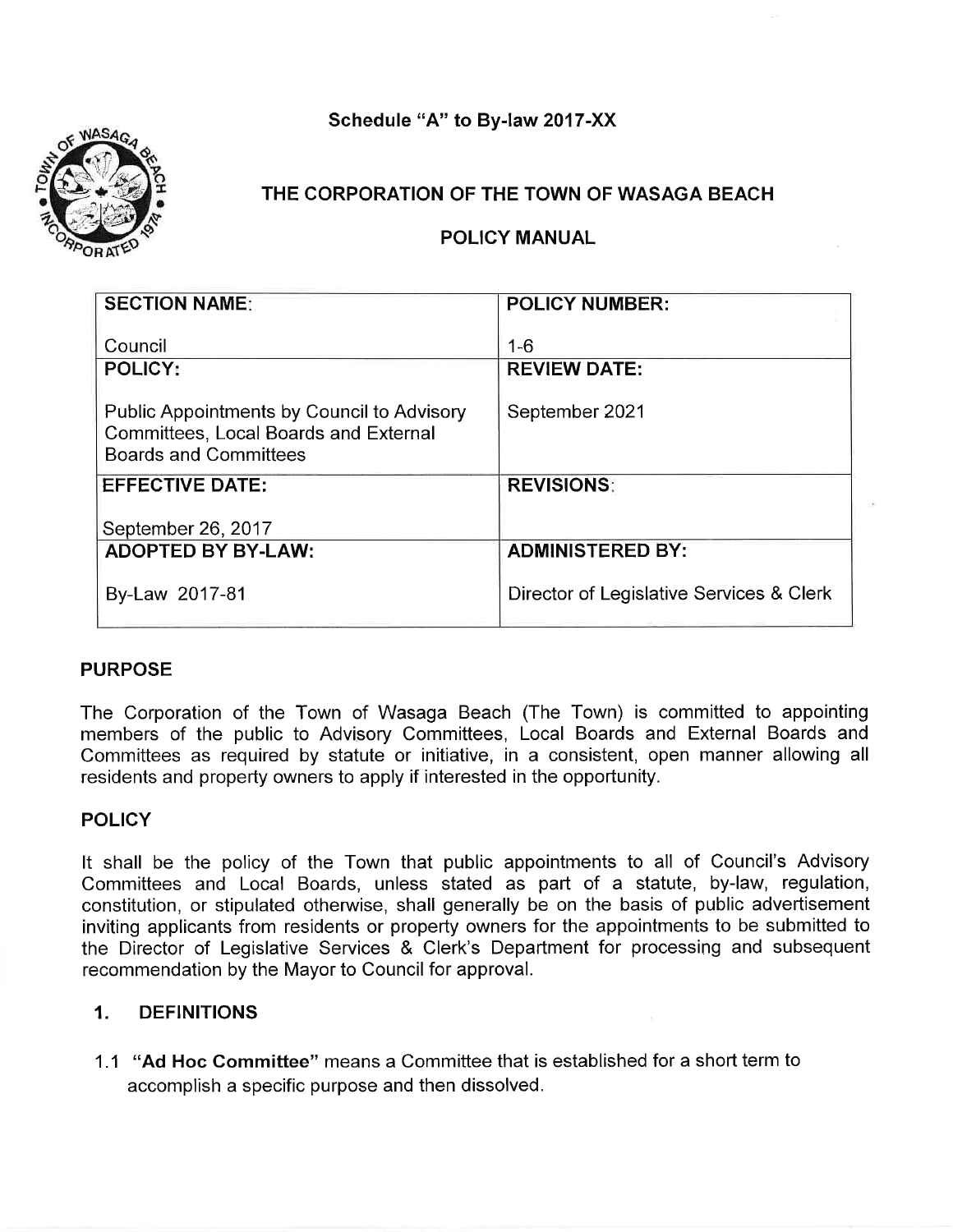- 1.2 "Advisory Committee" means a committee established by Council either under <sup>a</sup> statute or at the pleasure of Council to provide advice to Council pursuant to their approved Terms of Reference.
- 1.3 "Local Board" means a municipal service board, transportation commission, public library board, board of health, police services board, planning board or any other board commission, committee, body or local authority established or exercising any power under any Act with respect to the affairs or purposes of one or more municipalities , excluding a school board and a conservation authority.
- 1.4 "Resident" means a member of the public whose current and primary residence is within the Town of Wasaga Beach.
- 1.5 "Vacancy" of any appointment shall mean the expiration of a stated term or resignation

# 2. APPLICABILITY

- 2.1 This policy applies to all public appointments to the following types of committees:
	- a) Advisory Committees (Statutory/Non Statutory)
	- b) Local Boards
	- c) Ad Hoc Committees
- 2.2 The process of appointments to the various External Boards and Committees will follow the established process of the individual External Board or Committee,
- 2.3 Due to the temporary nature of Ad Hoc Committees, appointments will be made through a separate by-law when required.
- 2.4 The individual Committees and Boards are specified within the Appointments Bylaw related to Advisory Committees, Local Boards and External Boards and Committees.
- 2.5 ln the case where the Terms of Reference for a specific Advisory Committee or Local Board are inconsistent with any provisions of this Policy, this Policy shall prevail.
- 2.6 ln the case where legislation relating to a specific Advisory Committee or Local Board or Committee is inconsistent with any provisions of this Policy, the legislation shall prevail.
- 2.7 This Policy does not apply to appointments where the appointee is a Municipal staff position or person.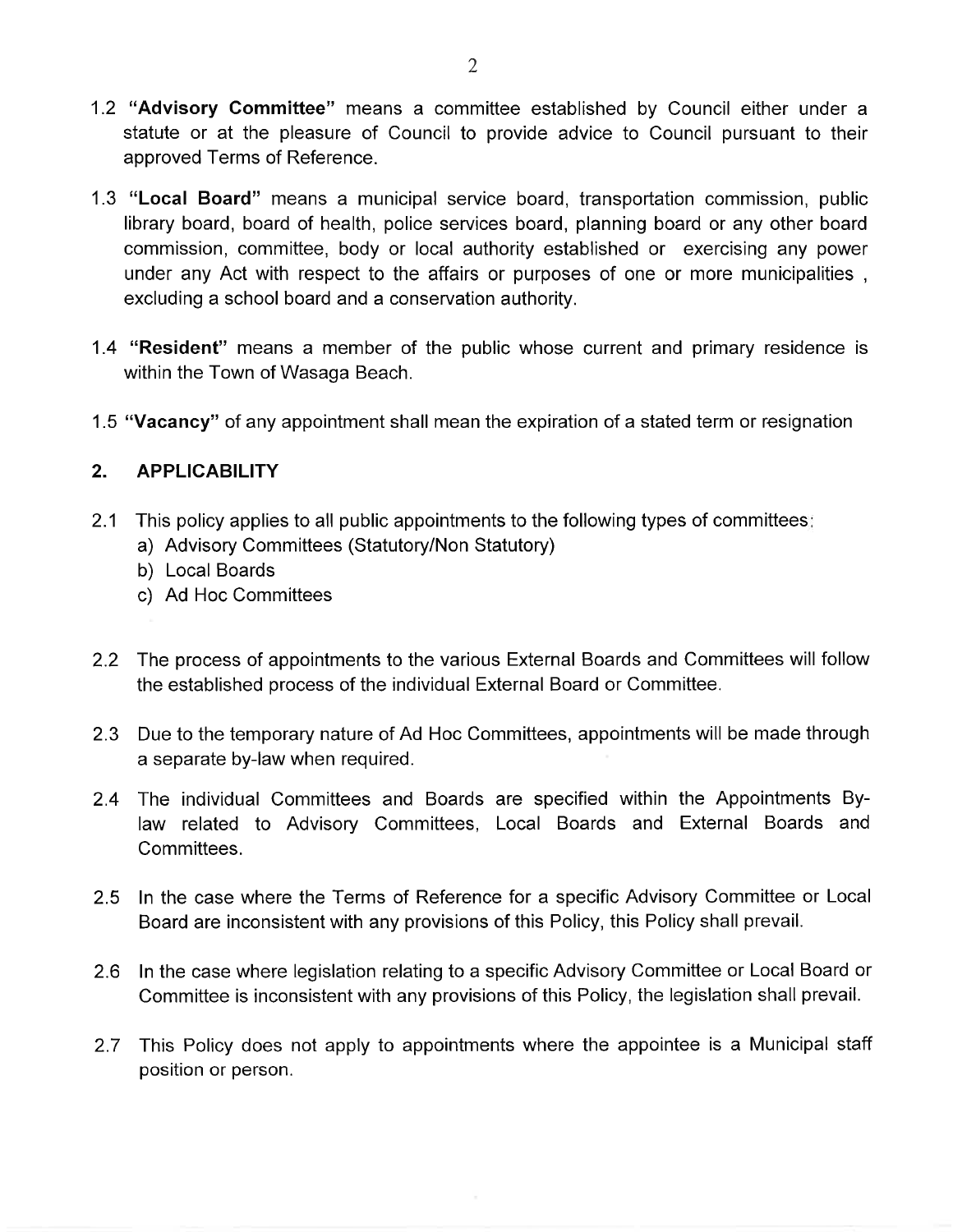# 3. ELIGIBILITY

- 3.1 All public members appointed to Local Boards or Committees shall be residents or property owners of the Town.
- 3.2 All public members appointed to Local Boards or Committees shall be at least 18 years of age, with the exception of those Local Boards or Committees that require Youth membership ie: Healthy Community Network.

## 4. CITIZEN APPOINTMENT PROCESS - NEW TERM OF COUNCIL

## 4.1 Call for Volunteers

- a) By September 1<sup>st</sup> in an election year, all existing Advisory Committees and Local Boards, through the respective staff resource person or Chair, will be asked if they wish to continue to serve for the next four year term. ln addition they will be asked to confirm that they still meet the eligibility requirements.
- b) The members that wish to re-apply will be provided with and required to complete the Public Appointment application form.
- c) The list of names and completed application forms of eligible current members wishing to re-apply will be submitted to the Director of Legislative Services & Clerk.

## 4.2 Advertising

- a) By October  $1<sup>st</sup>$  in an election year, the Clerk's Department shall advertise in a newspaper having general circulation in Wasaga Beach and on the Town website, a list of municipal citizen appointee positions, stating the nature of the Advisory Committees and Local Boards to which the appointment is to be made and outlining the qualifications (if any) of the appointee.
- b) Eligible residents and property owners who wish to be considered for one of the vacancies will be required to complete the Public Appointment application form and submit same to the Director of Legislative Services & Clerk.

## 4.3 Recommendations and Approval of Appointments

- a) The Clerk's Department shall review all applications received for accuracy and ensure that the applicants meet the requirements for the appointments being advertised as set out in the applicable Terms of Reference, this Policy and applicable legislation.
- b) A list of eligible applicants through the advertising process, along with their completed applications and a list of eligible current Advisory Committees and Local Boards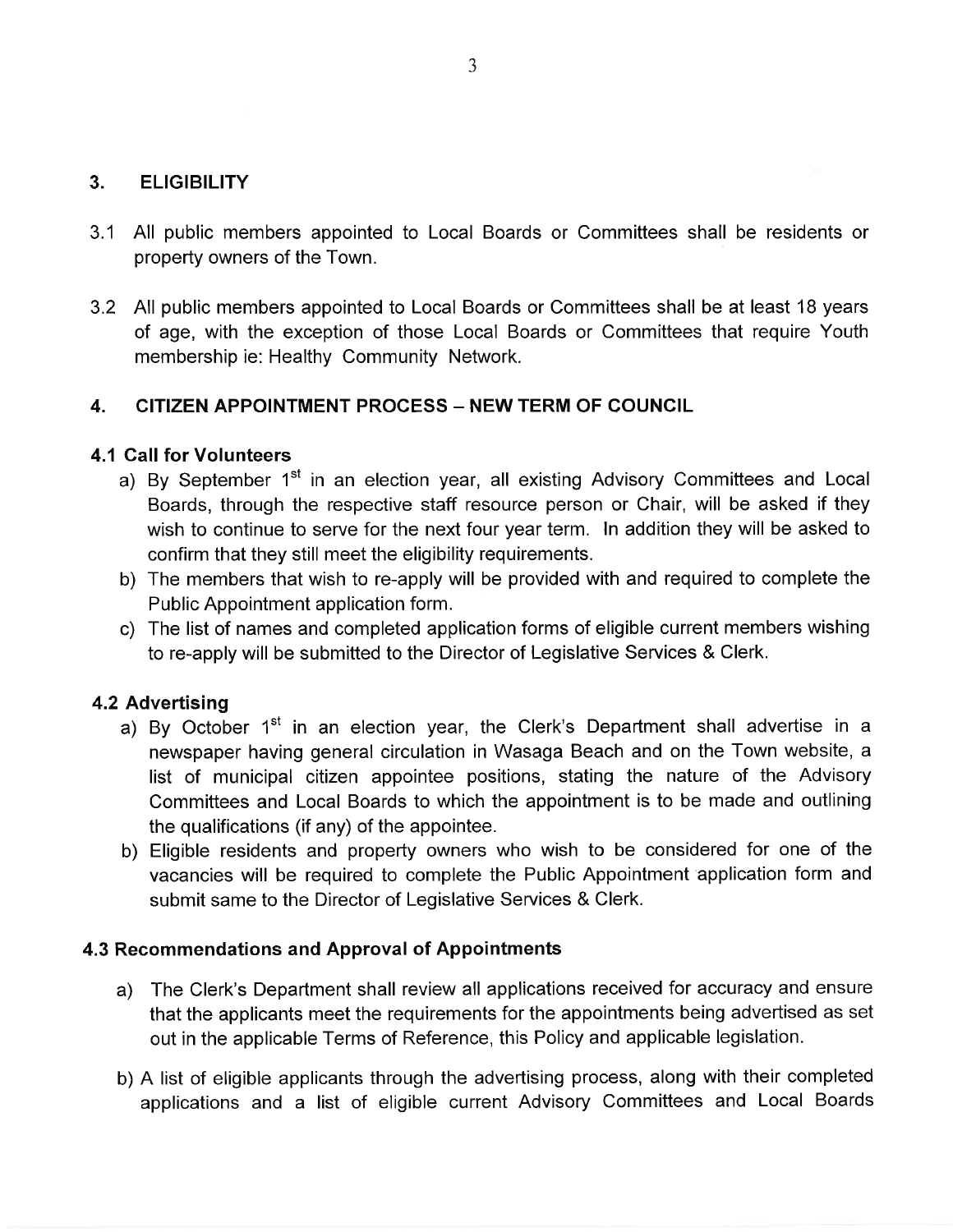members, who wish to have their name stand for appointment for the next term, along with their completed applications shall be forwarded to the Mayor in the form of a staff memo.

- c) The Mayor shall review the memo from the Director of Legislative Services & Clerk and shall select one individual for each vacancy to be recommended for appointment by Council. Consideration should be given to maintaining some continuity within the Committees and Boards if possible.
- d) Council shall review the recommendations for appointment from the Mayor and confirm same through the passage of the Appointment to Advisory Committees, Local Boards and External Boards and Committees By-law at the beginning of the new term of Council, ideally at the Inaugural Meeting but no later than the regularly scheduled meeting of January following the election year.
- e) Once appointed by Council, the Director of Legislative Services & Clerk will acknowledge those appointments in writing and provide them with the following documents for review and sign off:
	- . Applicable Terms of Reference;
	- . Freedom of lnformation Consent Form;
	- . Accessible Customer Service Booklet;
	- . Council Code of Conduct;
	- . Payroll information if applicable.
- f) The names of all appointees will be included on the Town's website
- g) Once appointed, the Chair of each Advisory Committee or Local Board will be provided with the Town's Procedural By-law to Govern the Proceedings of Council and its Committees, and contact list of members.
- h) Those applicants that were not chosen will receive a letter of thanks and their applications will be retained should a vacancy occur in future.

# 5. PUBLIC APPOINTMENT PROCESS - DURING THE TERM OF COUNCIL

- a) A resignation from an Advisory Committee or Local Board is to be submitted, in writing to the Chair or resource person, which shall be immediately forwarded to the Clerk's Department to begin the process to fill the vacancy.
- b) Existing applications, on file for the particular Advisory Committee or Local Board shall be reviewed to determine if there were applicants that were not chosen during the initial appointment process. Staff to confirm with the applicant to ensure that they are still eligible and interested in being considered for the appointment;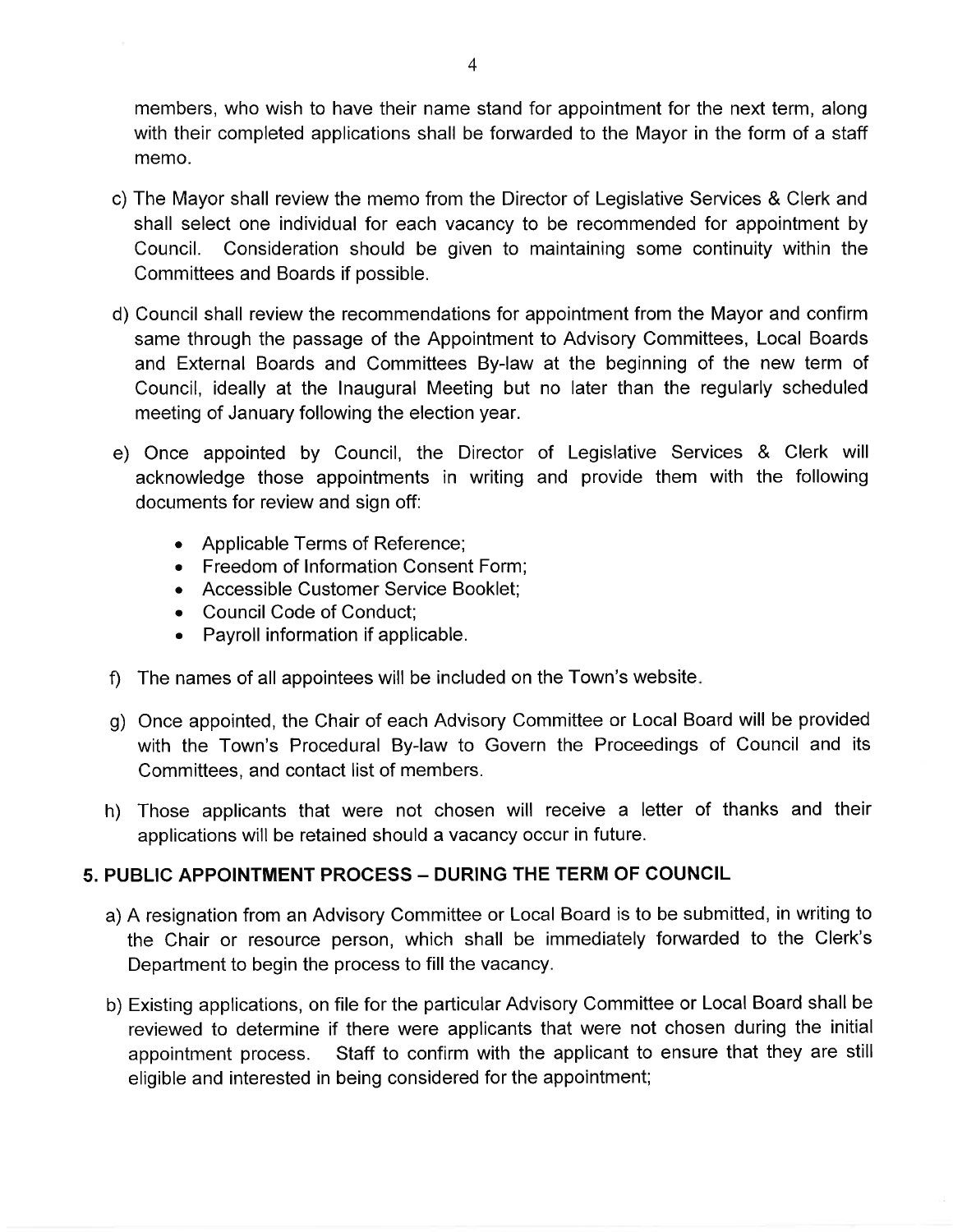- c) Public vacancies shall be advertised once in a newspaper having general circulation in Town and on the Town website, stating the nature of the appointment, the Board or Committee to which the appointment is to be made and outlining the requirements to fill the vacancy;
- d) The Clerk's Department shall review all applications received for accuracy and ensure that the applicants meet the requirements for the appointments being advertised as set out in the applicable Terms of Reference, this Policy and applicable legislation.
- e) A list of eligible applicants through both the advertising process and those existing applicants on file, along with their completed applications shall be forwarded to the Mayor in the form of a staff memo.
- 0 The Mayor shall review the memo from the Director of Legislative Services & Clerk and shall select one individual for each vacancy to be recommended for appointment by Council.
- g) Council shall review the recommendations for appointment from the Mayor and confirm same through the passage of a resolution to amend the Appointment to Advisory Committees, Local Boards and External Boards and Committees By-law.
- h) Once appointed by Council, the Director of Legislative Services & Clerk will acknowledge those appointments in writing and provide them with the following documents for review and sign off:
	- . Applicable Terms of Reference;
	- . Freedom of lnformation Consent Form;
	- . Accessible Customer Service Booklet;
	- . Council Code of Conduct;
	- . Payroll information if applicable.
- i) The names of the appointees will be included on the Town's website.
- j) Those applicants that were not chosen will receive a letter of thanks and their applications will be retained should a vacancy occur in future.

# 6. ABSENTEEISM/DEEM TO HAVE RESIGNED

- a) Any public appointee with unexcused absences from three consecutive meetings will be deemed to have resigned their seat.
- b) The Chair or staff resource person shall immediately advise the Director of Legislative Services & Clerk to commence the process to fill the vacancy in accordance with Section 5.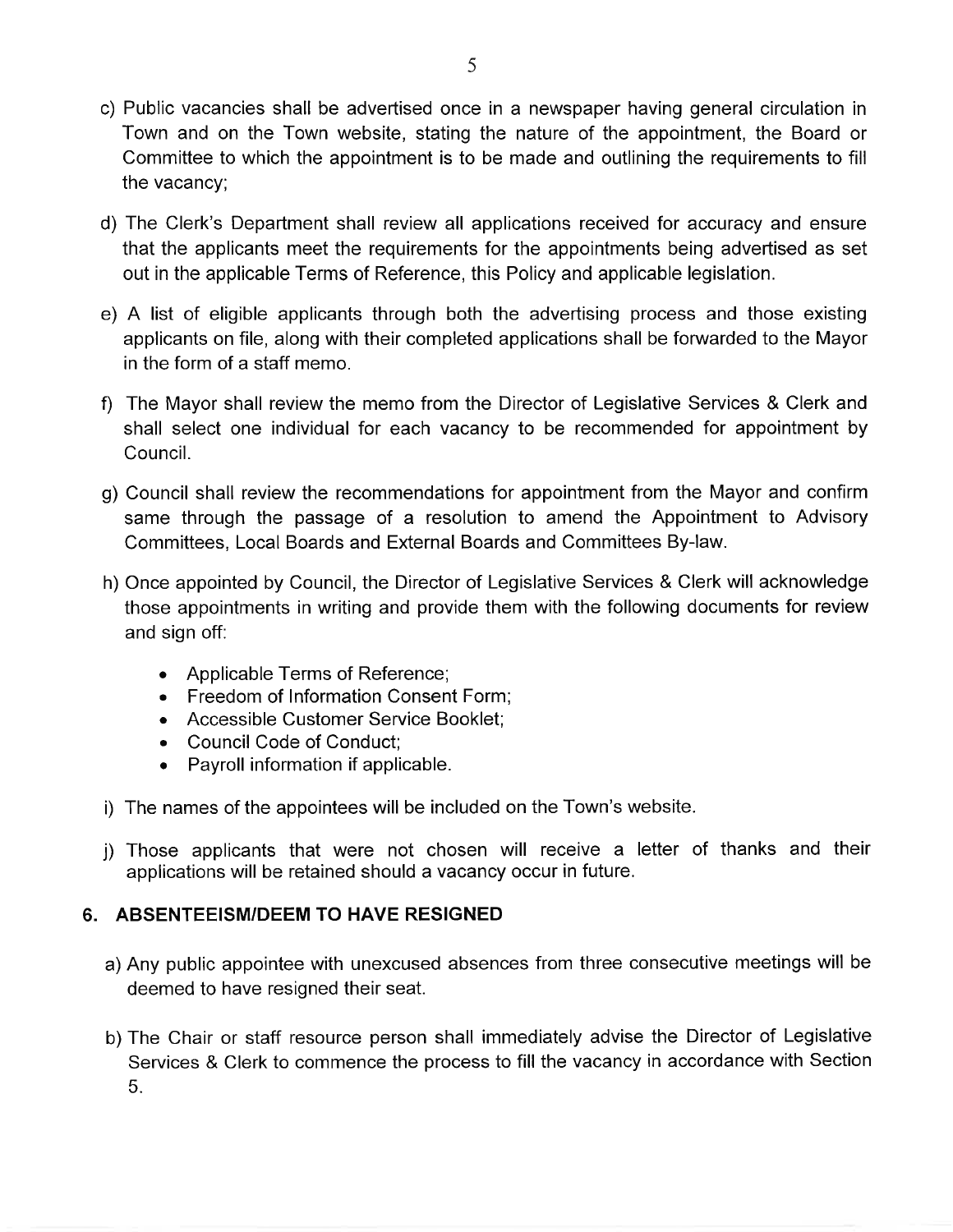## 7. TERM OF PUBLIC APPOINTMENTS

- a) Unless otherwise provided for by legislation, Terms of Reference or operating procedures, the term of appointment shall coincide with the term of Council, commencing upon passing of the appointment by-law and expiring November 30, in an election year, unless otherwise specified.
- b) Notwithstanding 7 (a) above, when an appointed member resigns before the end of the term, or is deemed to have resigned due to absenteeism, the appointment continues until it is rescinded by Council,

## 8. GONDUCT OF MEMBERS

Members of Council's Boards and Committees are governed by and subject to the provisions of the Town's Procedural By-law to govern the proceedings of Council and its Committees, the Municipal Conflict of lnterest Act, and the Council Code of Conduct and shall adhere to Town policies and procedures.

#### 9. POLICY ADMINISTRATION AND REVIEW

This policy will be reviewed as required, but in any case no later than every four (4) years from the date of the most recent review.

The Director of Legislative Services & Clerk will be responsible for initiating the review of this Policy.